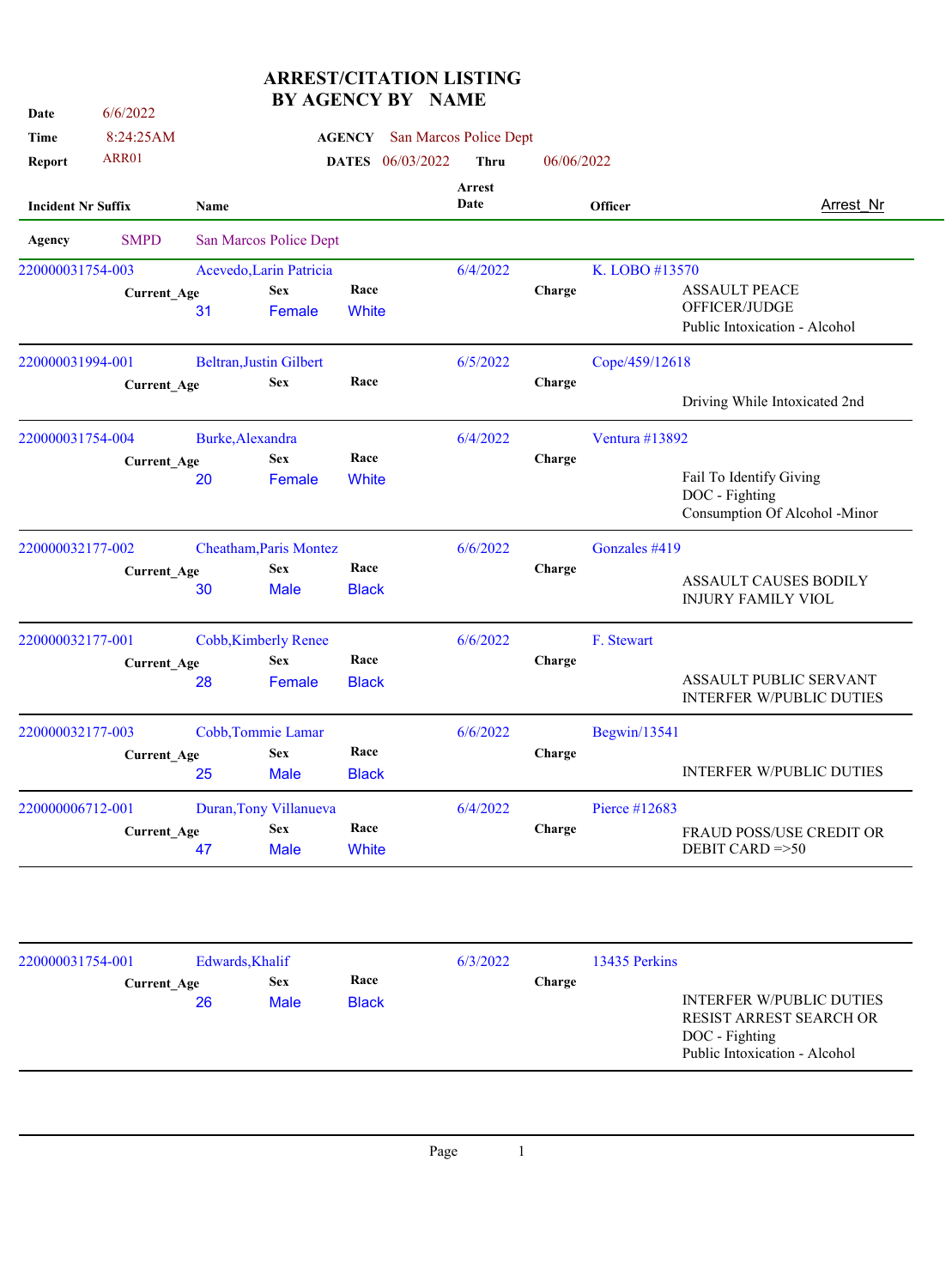| Date                      | 6/6/2022           |                             |                                | OLIVI DI             |                       |                        |            |                |                                                                                    |
|---------------------------|--------------------|-----------------------------|--------------------------------|----------------------|-----------------------|------------------------|------------|----------------|------------------------------------------------------------------------------------|
| Time                      | 8:24:25AM          |                             |                                | <b>AGENCY</b>        |                       | San Marcos Police Dept |            |                |                                                                                    |
| Report                    | ARR01              |                             |                                | <b>DATES</b>         | 06/03/2022            | <b>Thru</b>            | 06/06/2022 |                |                                                                                    |
| <b>Incident Nr Suffix</b> |                    | Name                        |                                |                      | <b>Arrest</b><br>Date |                        | Officer    |                | <b>Arrest Nr</b>                                                                   |
| Agency                    | <b>SMPD</b>        |                             | San Marcos Police Dept         |                      |                       |                        |            |                |                                                                                    |
| 220000031754-005          |                    |                             | Esparza, Andrea Julissa        |                      |                       | 6/4/2022               |            | D. George      |                                                                                    |
|                           | <b>Current_Age</b> | 22                          | <b>Sex</b><br>Female           | Race<br><b>White</b> |                       |                        | Charge     |                | <b>INTERFER W/PUBLIC DUTIES</b><br>DOC - Fighting<br>Public Intoxication - Alcohol |
| 220000030770-001          |                    |                             | Garcia, Christopher Angel      |                      |                       | 6/3/2022               |            | Sembera 11295  |                                                                                    |
|                           | <b>Current_Age</b> | 19                          | <b>Sex</b><br><b>Male</b>      | Race<br>White        |                       |                        | Charge     |                | Agg Kidnapping Facilitate Safe<br>Release<br>AGG SEXUAL ASSAULT                    |
| 220000031799-001          |                    |                             | Garcia, Nathan Alexander       |                      |                       | 6/4/2022               |            | Ventura #13892 |                                                                                    |
|                           | <b>Current_Age</b> | 23                          | <b>Sex</b><br><b>Male</b>      | Race<br>White        |                       |                        | Charge     |                | <b>DRIVING WHILE</b><br>INTOXICATED BAC $\geq$ = 0.15                              |
| 220000031699-001          |                    | Gonzalez, Elizabeth         |                                |                      |                       | 6/3/2022               |            | Bennett 13023  |                                                                                    |
|                           | <b>Current_Age</b> | 42                          | <b>Sex</b><br>Female           | Race<br><b>Asian</b> |                       |                        | Charge     |                | Public Intoxication - Other<br>POSS MARIJ <20Z                                     |
| 220000032156-001          |                    |                             | Griffiths, Jerry Hunter        |                      |                       | 6/5/2022               |            | Bennett13023   |                                                                                    |
|                           | <b>Current_Age</b> | 29                          | <b>Sex</b><br><b>Male</b>      | Race<br><b>White</b> |                       |                        | Charge     |                | AGG ASSAULT W/DEADLY<br><b>WEAPON</b><br>Criminal Mischief >=\$100<\$750           |
| 220000031594-001          |                    | Juarez, Harvy Jose          |                                |                      |                       | 6/3/2022               |            | Wisener 12586  |                                                                                    |
|                           | <b>Current_Age</b> | 36                          | <b>Sex</b><br>Male             | Race<br><b>White</b> |                       |                        | Charge     |                | <b>CRIMINAL MISCHIEF</b><br>$>=$ \$2,500<\$30K                                     |
| 220000032039-001          |                    |                             | Maldonado, Jose Aldama Armando |                      |                       | 6/5/2022               |            | Tureaud #418   |                                                                                    |
|                           | <b>Current_Age</b> | 34                          | <b>Sex</b><br><b>Male</b>      | Race<br><b>White</b> |                       |                        | Charge     |                | <b>CRIMINAL TRESPASS</b>                                                           |
| 220000031754-002          |                    | <b>Ortiz, Ariel Justine</b> |                                |                      |                       | 6/3/2022               |            | K. Lobo #13570 |                                                                                    |
|                           | <b>Current_Age</b> | 25                          | <b>Sex</b><br>Female           | Race<br>White        |                       |                        | Charge     |                | DOC - Fighting                                                                     |
| 220000029672-001          |                    | Pasillas, Melina            |                                |                      |                       | 6/5/2022               |            |                |                                                                                    |
|                           | <b>Current_Age</b> | 21                          | <b>Sex</b><br>Female           | Race<br>White        |                       |                        | Charge     |                | <b>BURGLARY OF HABITATION</b>                                                      |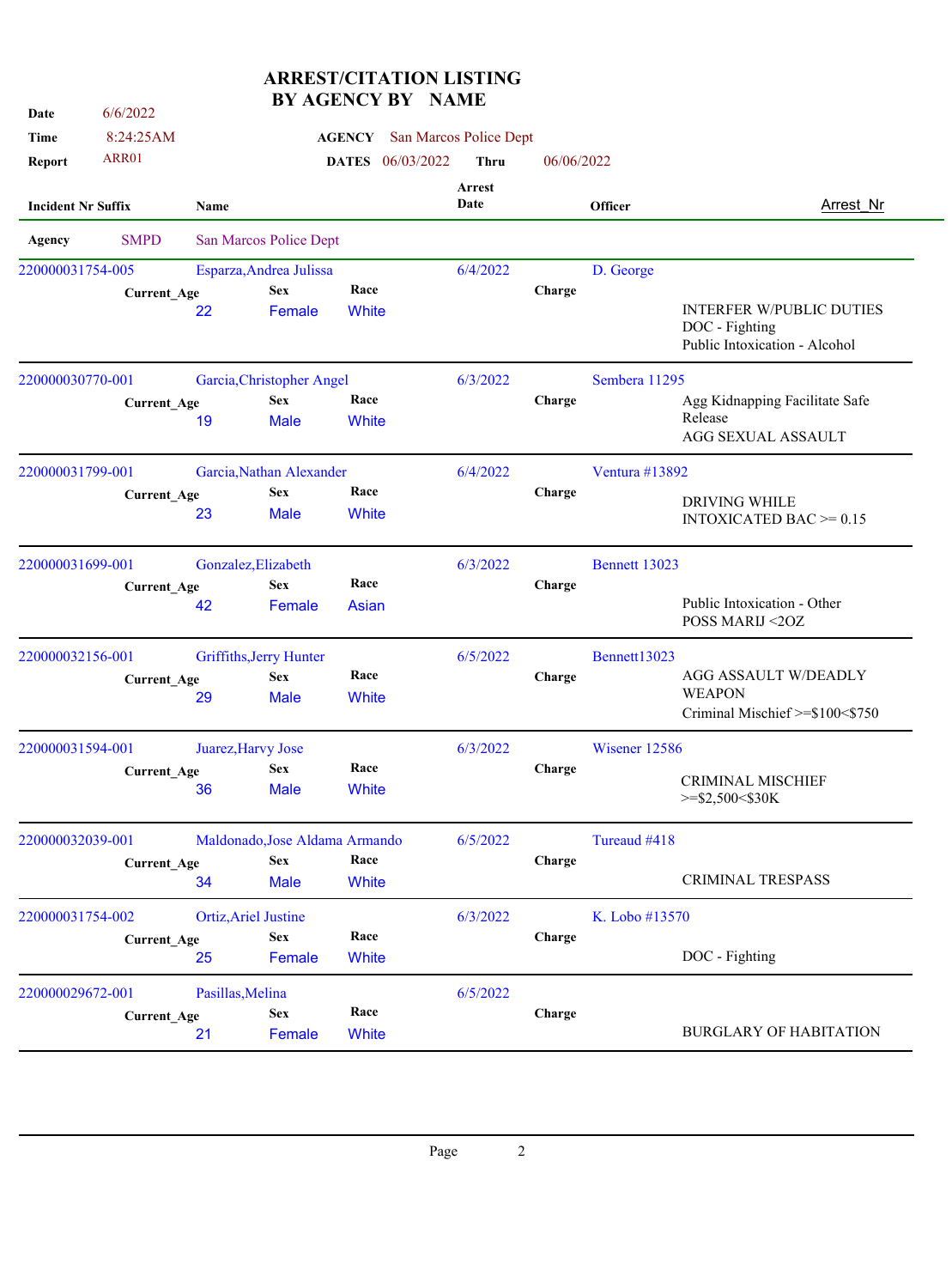| Date                      | 6/6/2022           |                  | рі дорічет рі          |               |            | 11111111               |                |                               |
|---------------------------|--------------------|------------------|------------------------|---------------|------------|------------------------|----------------|-------------------------------|
| Time                      | 8:24:25AM          |                  |                        | <b>AGENCY</b> |            | San Marcos Police Dept |                |                               |
| Report                    | ARR01              |                  |                        | <b>DATES</b>  | 06/03/2022 | <b>Thru</b>            | 06/06/2022     |                               |
| <b>Incident Nr Suffix</b> |                    | Name             |                        |               |            | Arrest<br>Date         | <b>Officer</b> | Arrest Nr                     |
| Agency                    | <b>SMPD</b>        |                  | San Marcos Police Dept |               |            |                        |                |                               |
| 220000029729-001          |                    | Pasillas, Melina |                        |               |            | 6/5/2022               |                |                               |
|                           | <b>Current_Age</b> |                  | <b>Sex</b>             | Race          |            |                        | Charge         |                               |
|                           |                    | 21               | Female                 | White         |            |                        |                | <b>BURGLARY OF HABITATION</b> |
| 220000029731-001          |                    | Pasillas, Melina |                        |               |            | 6/5/2022               |                |                               |
|                           | <b>Current Age</b> |                  | <b>Sex</b>             | Race          |            |                        | Charge         |                               |
|                           |                    | 21               | Female                 | White         |            |                        |                | <b>BURGLARY OF HABITATION</b> |
|                           |                    |                  |                        |               |            |                        |                |                               |

| 210000051977-001 |                    |                                                                        | Patterson, Xaden Maddox   |                      | 6/5/2022             |                | Tureaud #418                                          |  |
|------------------|--------------------|------------------------------------------------------------------------|---------------------------|----------------------|----------------------|----------------|-------------------------------------------------------|--|
|                  | <b>Current_Age</b> | 18                                                                     | <b>Sex</b><br><b>Male</b> | Race<br>White        |                      | Charge         | <b>DEADLY CONDUCT</b>                                 |  |
| 220000032163-001 |                    | Reichel, Jeremy Lee                                                    |                           |                      | 6/5/2022             |                | D. Goodson #421/13289                                 |  |
|                  | <b>Current_Age</b> | 35                                                                     | <b>Sex</b><br><b>Male</b> | Race<br>White        |                      | Charge         | Viol Bond/protective Order                            |  |
| 220000032195-001 |                    |                                                                        | Resendes, Jerardo         |                      |                      | 6/6/2022       | K. LOBO #13570                                        |  |
|                  |                    | Race<br><b>Sex</b><br><b>Current_Age</b><br>26<br><b>Male</b><br>White |                           | Charge               | FALSE STMNT TO PO/SP |                |                                                       |  |
| 220000031738-001 |                    |                                                                        | Robinson, Reginald Leon   |                      | 6/3/2022             |                | <b>Begwin</b> / 13541                                 |  |
|                  | <b>Current_Age</b> | 23                                                                     | <b>Sex</b><br><b>Male</b> | Race<br>White        |                      | Charge         | <b>Warrant Arrest</b>                                 |  |
| 220000032048-001 |                    |                                                                        | Rocha, Valerie Marie      |                      | 6/5/2022             |                | Semberal 1295                                         |  |
|                  | <b>Current_Age</b> | 41                                                                     | <b>Sex</b><br>Female      | Race<br><b>White</b> |                      | Charge         | <b>Warrant Arrest</b>                                 |  |
| 220000032153-001 |                    | Rodrigues Torres, Neri                                                 |                           | 6/5/2022             |                      | K. LOBO #13570 |                                                       |  |
|                  | <b>Current_Age</b> | 35                                                                     | <b>Sex</b><br><b>Male</b> | Race<br>White        |                      | Charge         | <b>DRIVING WHILE</b><br>INTOXICATED BAC $\geq$ = 0.15 |  |